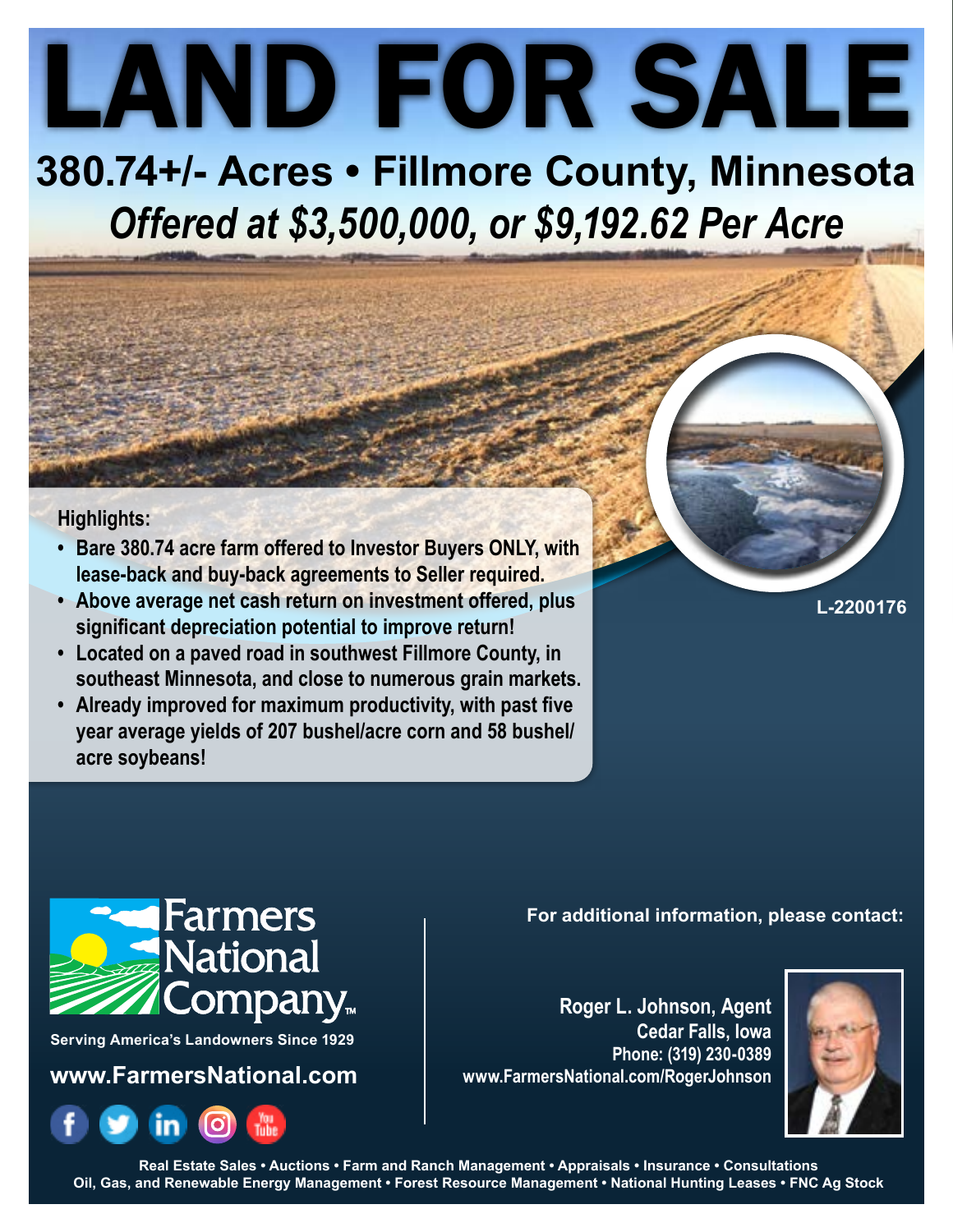## **Property Information**

**Property Location:** From the east edge of Ostrander, go just one-quarter mile east on Fillmore County Paved Road 3, to west edge of property. Farm lies on both north and south sides of Fillmore County Paved Road 3 (180th Street) and on the west side of gravel road (121st Avenue), with both building site acreages excluded.

**Legal Description:** Approximately E 1/2 (except approximately 13.20 acre building site acreage in SE 1/4 SE 1/4) of Section 20; and approximately N 1/2 NE 1/4 (except approximately 6.06 acre building site acreage in E 1/2 NE 1/4 NE 1/4) of Section 29; all in Township 102 North, Range 13 West of the 5th P.M. (Bloomfield Township). (Note: Exact legal description is very lengthy metes and bounds description. Contact agent for details.)

**Property Description:** Bare 380.74 acre farm, all contiguous, pivot irrigated, pattern tiled where needed, approximately 87% tillable, with productive glacial origin soils and average P.I. in mid-70's, with cropland classified as "NHEL" and "PC/NW."

Partially tiled, in Section 29 only. Natural external drainage. Root River flows through pasture on this farm.

**Improvements:** 3-pivot Reinke irrigation system, installed in 2015 (north 2) and in 2021 (south 1). One well for all three pivots, 10 inch diameter, 410 ft. depth, 600 gal./min. capacity. Pivots are 5 towers (north), 7 towers (middle), and 6 towers (south).

*Be Sure to Watch the Drone Video for the Best View of the Irrigation System! [www.FarmersNational.com](http://www.FarmersNational.com)*

#### **Farm Data:**

| 331.25 acres (estimated) |
|--------------------------|
| 40.06 acres              |
| 9.43 acres               |
| 380.74 acres             |
|                          |

#### **FSA Information:**

|      | <b>Base</b> |                                                  | Yield |            |
|------|-------------|--------------------------------------------------|-------|------------|
| Corn |             | 172.55 acres (Est.) 164 bushels                  |       |            |
|      |             | Approximately 52% of total cropland acres.       |       |            |
|      |             | Soybeans 158.27 acres (Est.)                     |       | 44 bushels |
|      |             | Approximately 48% of total cropland acres.       |       |            |
|      |             | (Note: Farm is currently enrolled in PLC program |       |            |

for corn and ARC County program for soybeans.)

FSA farm number (part of total) 9624 and tract number 1803.

All of cropland is classified as "NHEL" (non-highly erodible land) and as "PC/NW" (prior converted non-wetlands) by NRCS. At least part of the pasture is classified as "WL" (wetlands) by NRCS.

**2021 Taxes:** \$11,140.00/year (net), or \$29.26/acre (net).

**Price:** \$3,500,000.00, or \$9,192.62 per acre



**From paved road, looking east southeast at south pivot.**

Information provided was obtained from sources deemed reliable, but the broker makes no guarantees as to its accuracy. All prospective buyers are urged to inspect the property, its title and to rely on their own conclusions. Seller reserves the right to refuse any or all offers submitted and may withdraw the property from offering without notice. Farmers National Company and its representatives on the reverse side are the Designated Agents for the seller.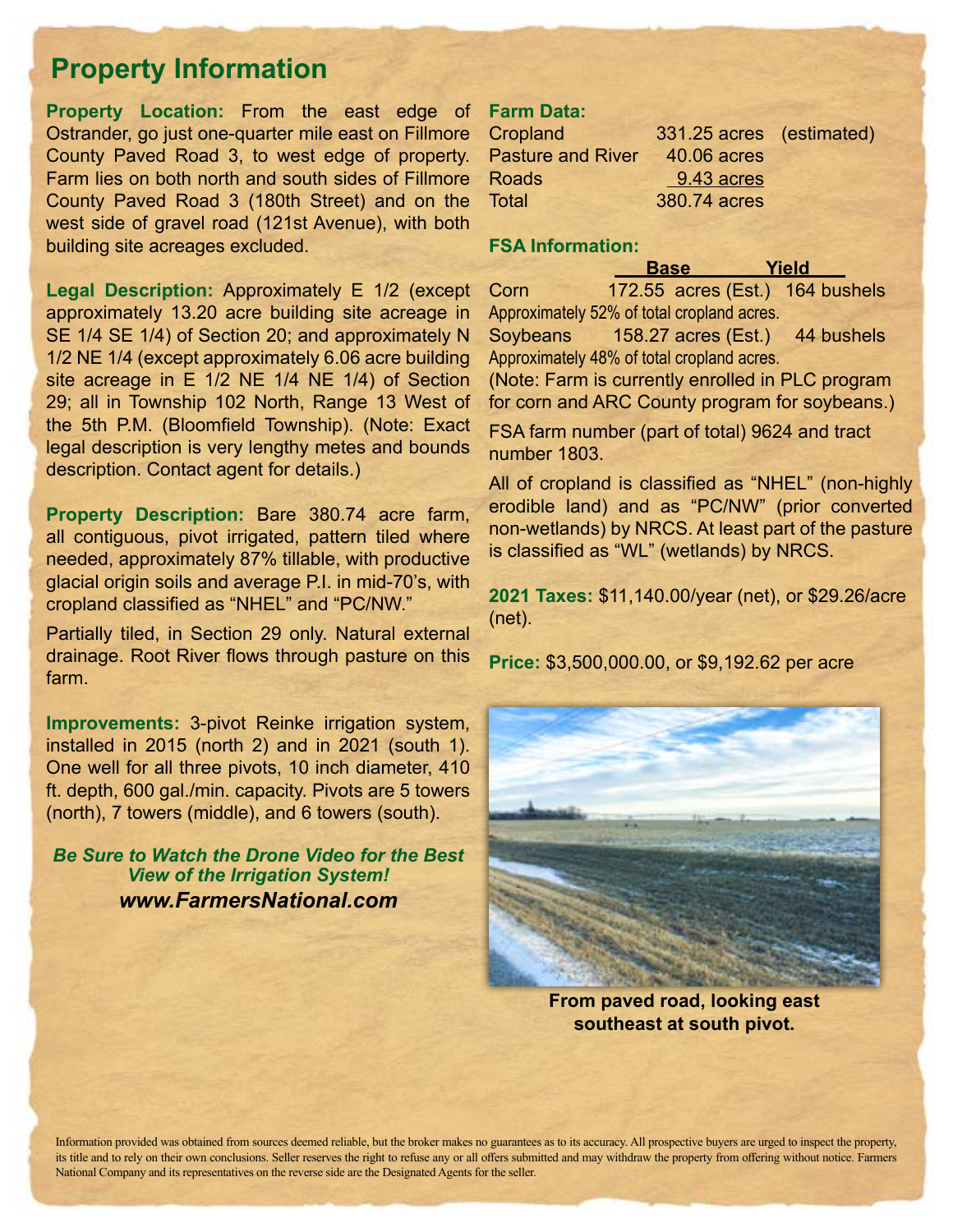

**Tillable Acres Only** 

| SOIL CODE      | SOIL DESCRIPTION                                                              | <b>ACRES</b>                | $\frac{9}{6}$ | CPI          | <b>NCCPI</b> | CAP          |
|----------------|-------------------------------------------------------------------------------|-----------------------------|---------------|--------------|--------------|--------------|
| <b>Tm</b>      | Mantorville and Wykoff loams, 2 to 6 percent slopes                           | 75.34                       | 22.65         | 79           | 78           | 2e           |
| R <sub>b</sub> | Racine and Ostrander silt loams, 2 to 6 percent slopes                        | 43.53                       | 13.09         | 94           | 96           | 2e           |
| Rm             | Rockton and Dodgeville silt loams, shallow, 2 to 6 percent slopes             | 40.13                       | 12.07         | 28           | 44           | 6e           |
| Kd             | Kenyon silt loam, 0 to 1 percent slopes                                       | 32.62                       | 9.81          | 99           | 98           | $\mathbf{1}$ |
| T1             | Mantorville and Wykoff loams, 0 to 1 percent slopes                           | 30.96                       | 9.31          | 79           | 79           | 2s           |
| Tp             | Mantorville and Wykoff sandy loams, 2 to 6 percent slopes                     | 30.96                       | 9.31          | 49           | 61           | 3e           |
| C <sub>b</sub> | Chaseburg and Judson silt loams, 2 to 6 percent slopes                        | 28.36                       | 8.53          | 94           | 92           | 2e           |
| Df             | Dakota loam, 2 to 6 percent slopes                                            | 11.59                       | 3.48          | 69           | 75           | 2e           |
| Ke             | Kenyon silt loam, 2 to 6 percent slopes                                       | 9.83                        | 2.96          | 97           | 91           | 2e           |
| De:            | Dakota Ioam, 0 to 1 percent slopes                                            | 8.19                        | 2.46          | 69           | 76           | 2s           |
| <b>Da</b>      | Dakota fine sandy loam, 0 to 1 percent slopes                                 | 5.55                        | 1.67          | 56           | 67           | 2s           |
| Ca             | Chaseburg and Judson silt loams, 0 to 1 percent slopes                        | 5.5                         | 1.65          | 94           | 81           | $\mathbf{1}$ |
| <b>M515A</b>   | Tripoli clay loam, 0 to 2 percent slopes                                      | 3.68                        | 1.11          | 87           | 67           | 2w           |
| Md             | Mixed alluvial land, 0 to 6 percent slopes                                    | 2.93                        | 0.88          | 20           | u,           |              |
| Rd             | Racine and Ostrander silt loams, 7 to 11 percent slopes, moderately<br>eroded | 2.73                        | 0.82          | 82           | 90           | 3e           |
| 1078           | Anthroportic Udorthents, 2 to 9 percent slopes                                | 0.67                        | 0.2           | $\mathbf{0}$ | 82           | 6s           |
| <b>TOTALS</b>  |                                                                               | 332.6(<br>$\boldsymbol{r})$ | 100%          | 74.49        | 77.31        | 2.48         |



From near southeast corner of Section 20, looking northwest at middle pivot.



From gravel road bridge, looking west at<br>north pivot and Root River.